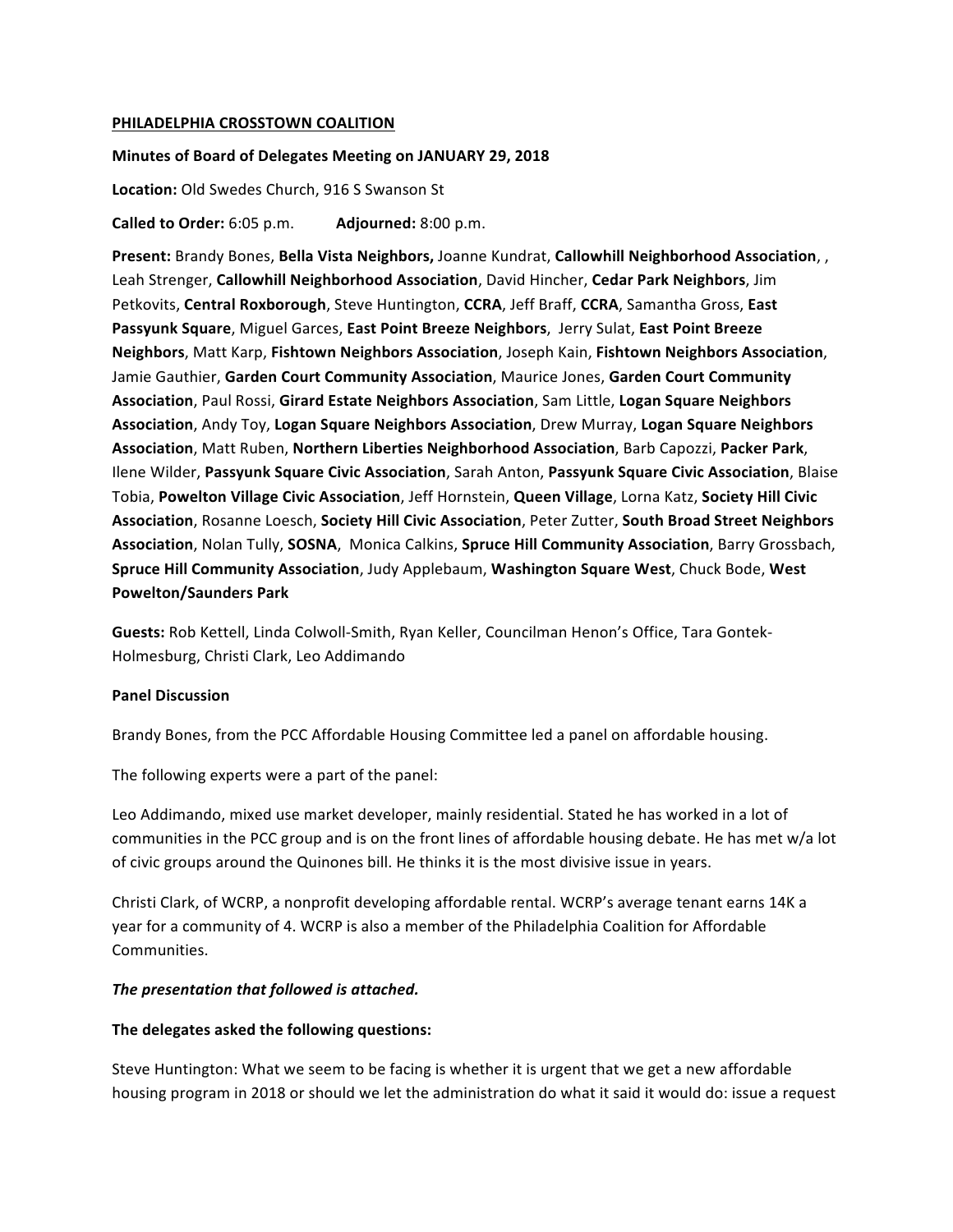for proposals and look at and accept all options? Also, I wonder if Christi would agree w/Leo's position on parking?

Christi Clark: I have no strong opinion on parking. A lot of folks that we do develop for have the need for it. To your other question (on urgency). City council started an affordable housing workgroup, a mix of folks from the administration, city council, CDCs, looked at what every other city is doing in this area, looked at the realty transfer tax, impact fees, and inclusionary zoning.

For low income people of color, the urgency is now. Also there's not just one solution. Adding money to the housing trust fund might not be the whole solution but certainly will help. I think we should be taking steps now while people continue to explore other options.

Leo Addimando: The working groups did not have one credible market rate developer. I don't know how you can levy what's, effectively, a tax on market rate developers, but not talk to them. There's been no process for this.

Steve Huntington: I would ask Christi if there were reports generated by the Quiñones group?

Christi Clark: I don't know but I can ask.

Sam Little: Do other cities have an in lieu of option?

Leo Addimando: Almost all of them do.

Sam Little: In other cities, are some developers doing one thing and some another?

Leo Addimando: I looked at Chicago. There, almost all developers built off-site and housing built in lieu. You trade density or city funds to meet the requirement. It produces a real amount of affordable housing. In Chicago, it's mostly condos being developed. Tens of thousands a year. We don't have that kind of market. So that policy doesn't make sense in Philadelphia.

Joe Kain: Are there any model cities that are worth looking at?

Brandy Bones: Columbia, Maryland

Christi Clark: Every city looks so different and the market conditions are different. There are some tools that work in other places. One is a community land trust. That's community ownership over the land and a deed restriction. There are 7 or 8 in Pennsylvania. In Philly, there is one called the Community Justice Land Trust. We can be looking at ways that land trusts are providing for permanent affordability.

Blaise Tobia: What we're not talking about is segregation and how markets lend to resegregation. To what extent is the bill informed by studies about resegregation?

Jeff Hornstein: What's a density bonus worth to developers and how high can it go before it's counterproductive? Have you looked at the Dudley Street project?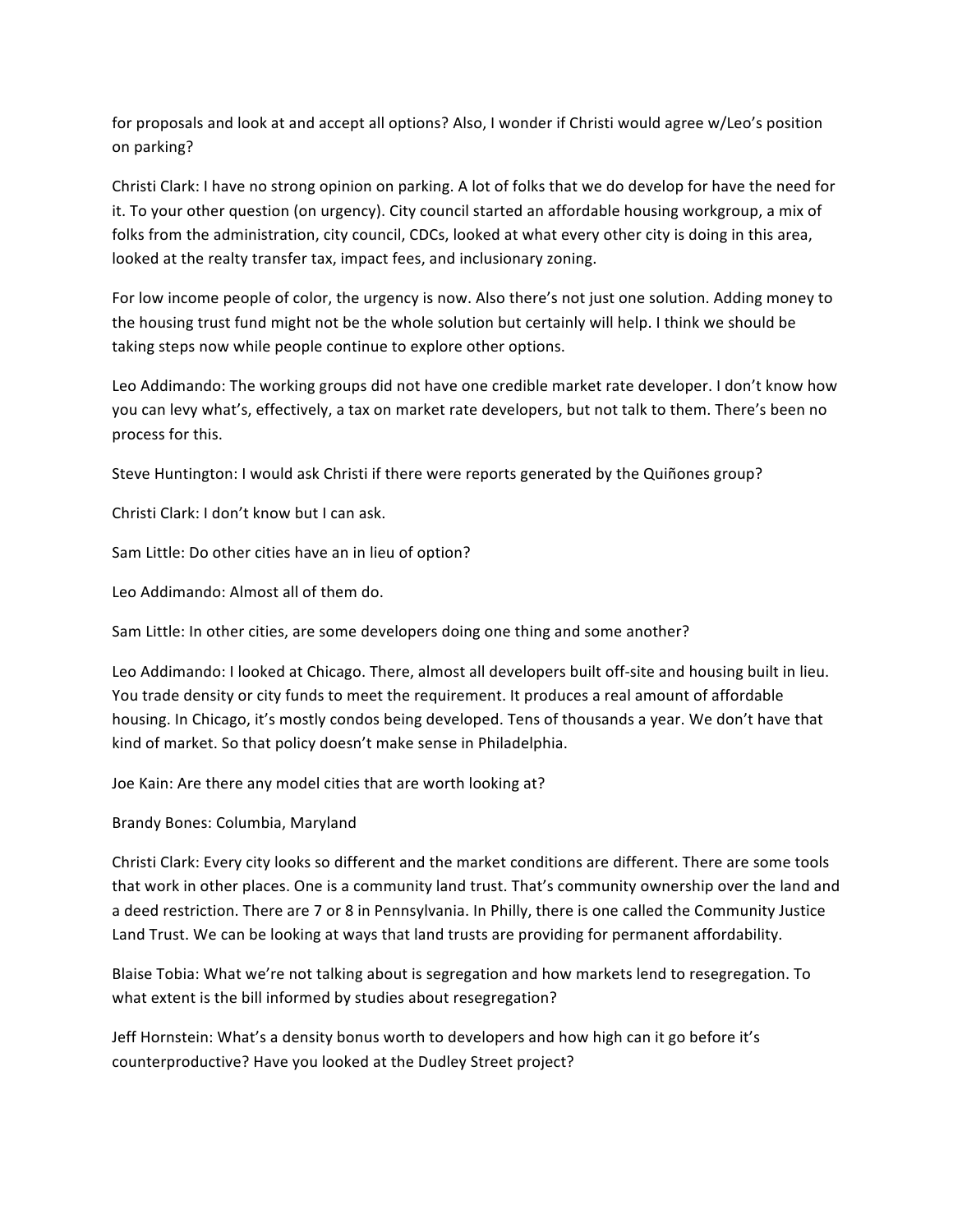Leo Addimando: I don't think that it's fair to look at transfer tax in a vacuum. In NY city or NY state, they did a very extensive look at density bonuses. They are the single easiest way is to provide some measure of relief on paring, height, etc.

Joe Kain: Everything I've seen in the Philly context are that in lieu fees are same. Do we have to have two mechanisms: one to try to increase housing trust fund and a second to try to increase affordable housing?

Leo Addimando: Or what about an impact tax? Last year, there were 15M square feet of permanent improvements. We could put a 1 dollar tax on each improvement. That would double the housing trust fund. We could go to developers and trade affordable housing for zoning relief.

Jeff Hornstein: Perhaps the Affordable Housing Committee could move forward the idea of a manual for RCOs making change in their neighborhoods on mixed income housing.

# **Ryan from Councilman Henon's Office discussed the upcoming D&O hearing**

There will be Jan  $31^{st}$  hearings on SLAPP. 35 people are signed up right now. That's too low and the Councilman wants to get more people out. We want to show the Administration the need for more D&O insurance but we need more testimony. 5 or 6 coalition members from PCC will testify.

Jeff Hornstein: We do have interest on the part of an insurer towards insuring RCOs, but our RCO members need to fill out the form to help the firm determine what a policy could look like.

Matt Ruben: There may be one other benefit to joining together other than a low premium cost. Just as much as who's suing you is how much control you have over nature of your defense. Most RCOs are damaged because the insurance company has control over the nature of the defense. One carrier has more of an economic incentive to support us. We need to get the form to Jeff by March 15<sup>th</sup>. We've missed the boat for 2018 already.

Steve Huntington: I put together a group plan for CCRA in the 90s. Applications were dribbling in. should try to get it all at the same time.

Jeff Hornstein: Matt and Steve are starting to write a response on the zoning code 5 year review.

### **Committee reports**

Ilene Wilder, co-chair of the Parking Committee. We are starting to create a path of a parking plan for city. We have 12 members who are very engaged. Also someone from PCPC and OTIS. We're working on getting someone from the PPA. The next meeting is March  $14<sup>th</sup>$ . The conversation will be about specific needs for specific areas. We're working on a parking survey. We issued one years ago. Stay tuned.

PCC Delegate: Bill and I both served on electric vehicle task force. Lots of people there are electric vehicle owners. We were there representing neighborhoods. It's not a one size fits all issue for most people. The moratorium ends in April. The group must come up with recommendations to give to Council. How do we as a city look at where we can put charging stations?